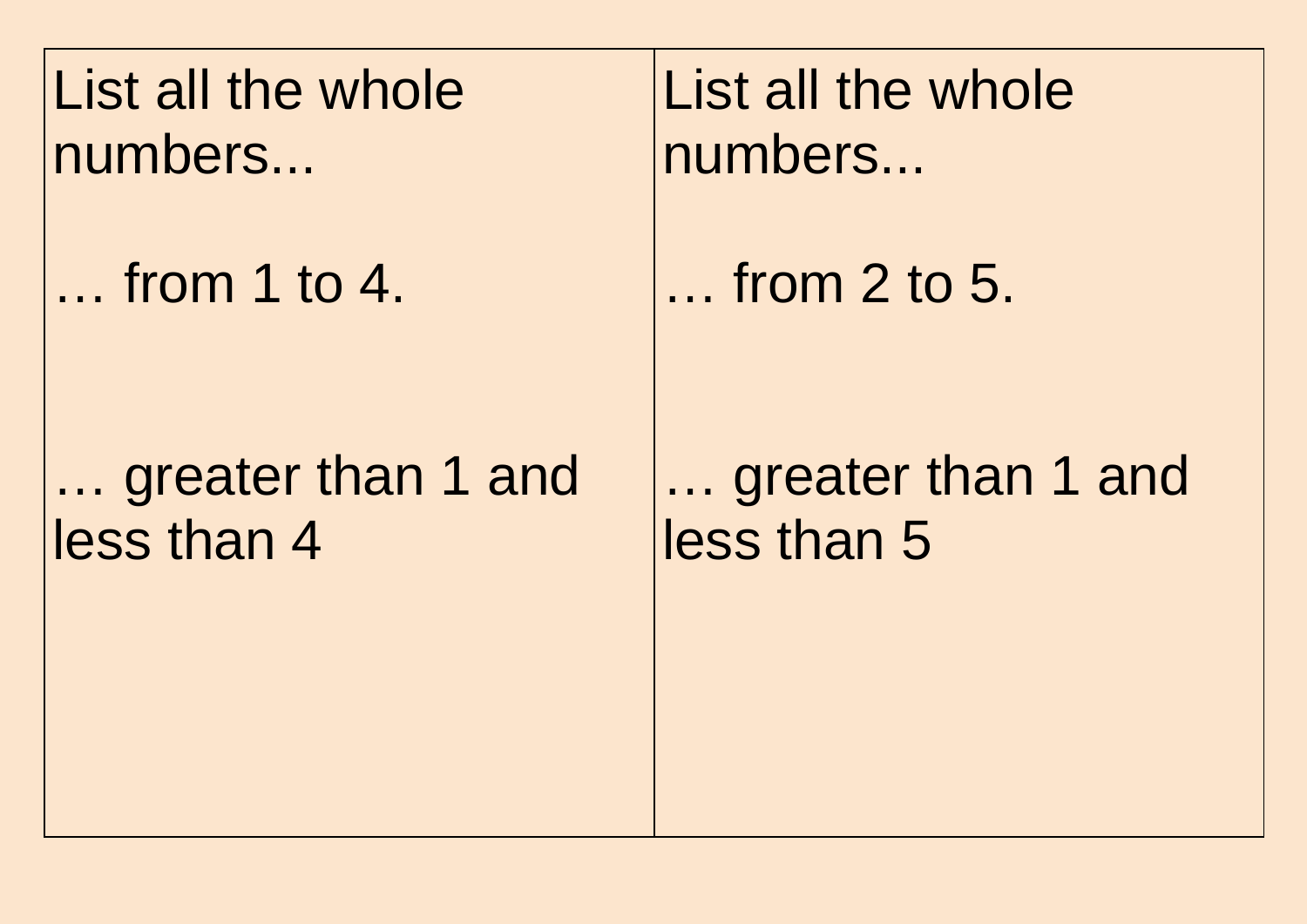| List all the whole    | List all the whole    |
|-----------------------|-----------------------|
| numbers               | numbers               |
| greater than or equal | greater than or equal |
| to 2 and less than 5  | to 3 and less than 6  |
| greater than or equal | greater than or equal |
| to 2 and less than or | to 3 and less than or |
| equal to 5            | equal to 6            |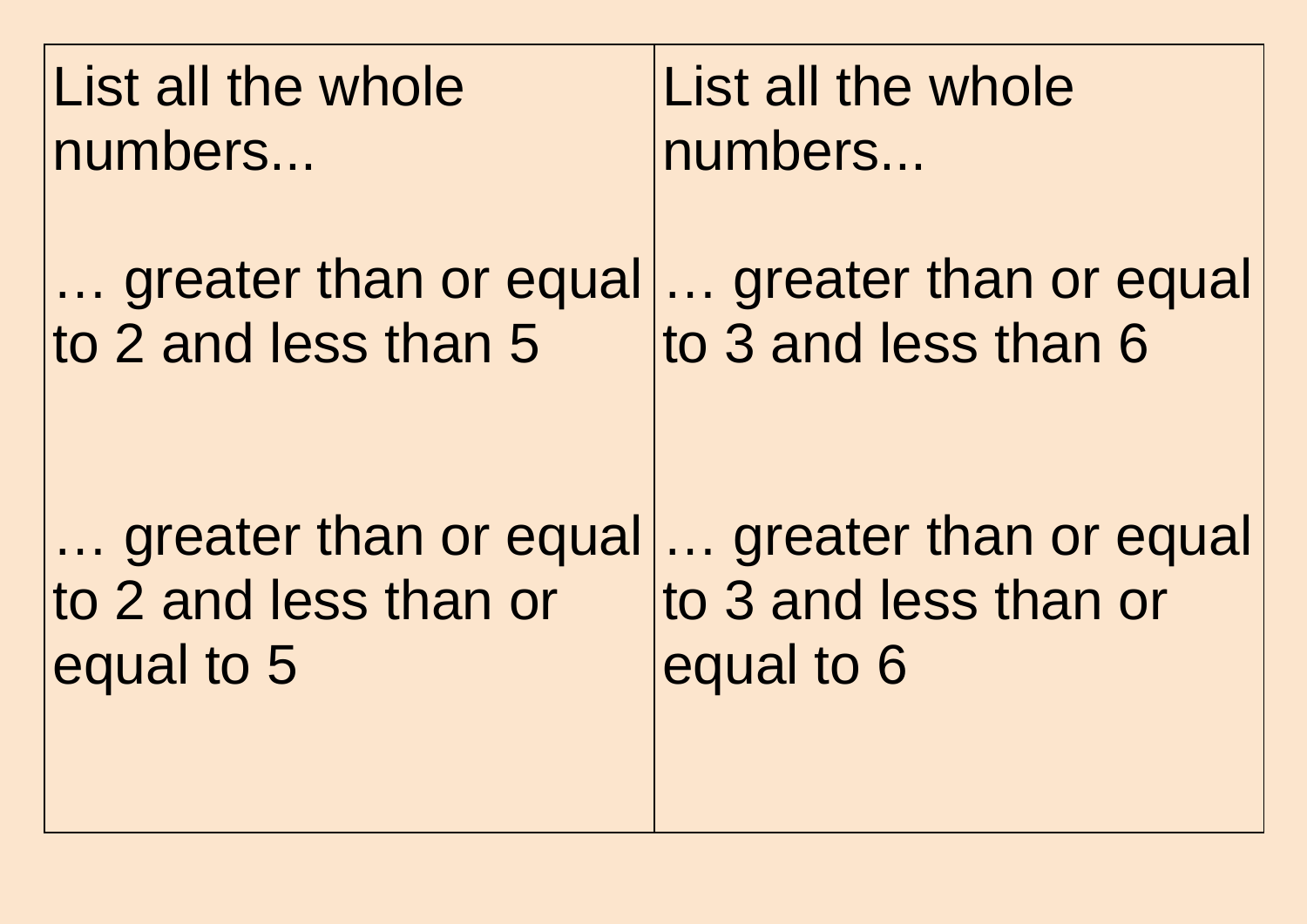Find the multiple of 3 which is greater than 6 and less than 10

Find the multiple of 3 which is greater than 9 and less than 13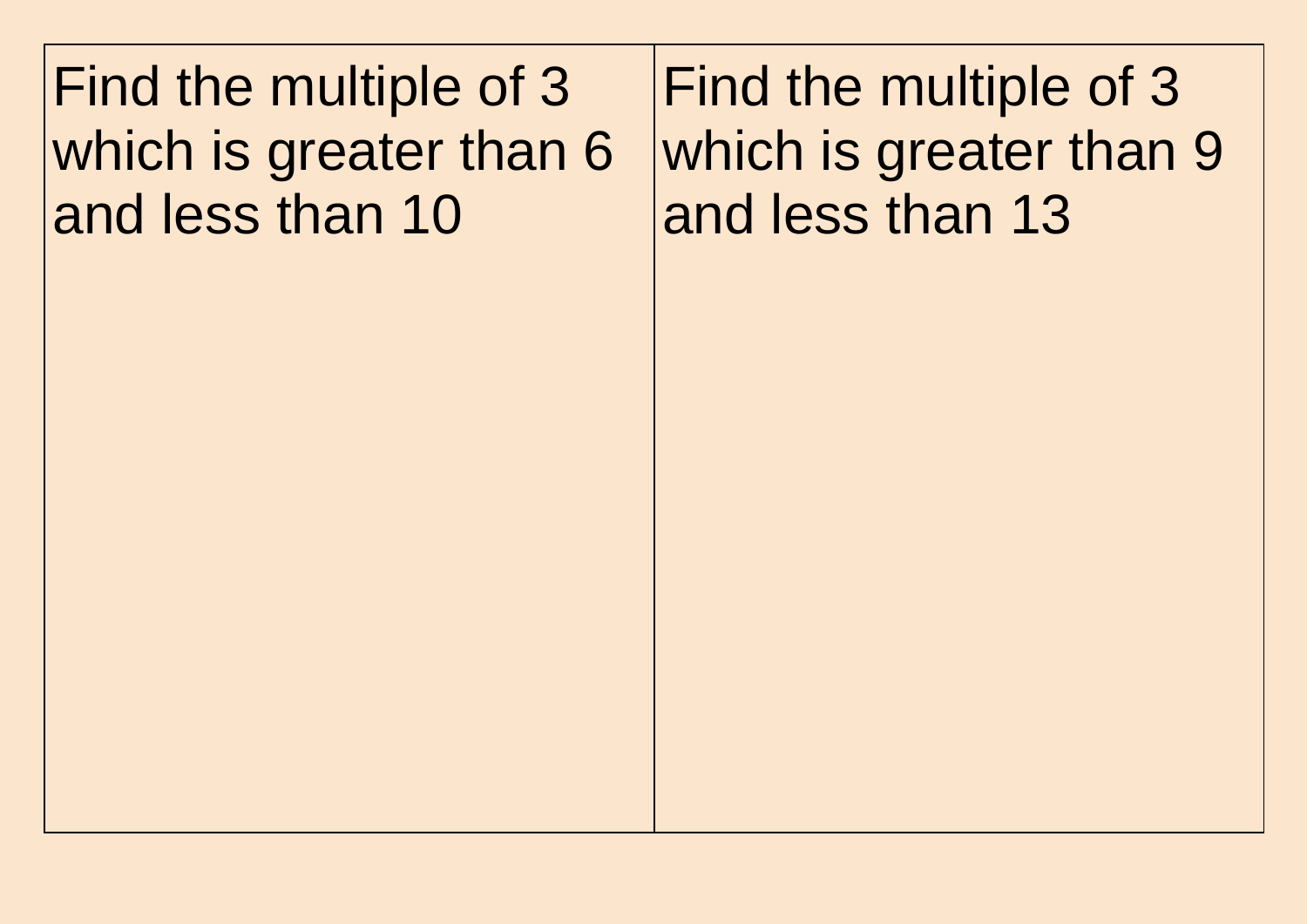Find the multiple of 4 which is greater than 6 and less than 10

Find the multiple of 4 which is greater than 9 and less than 13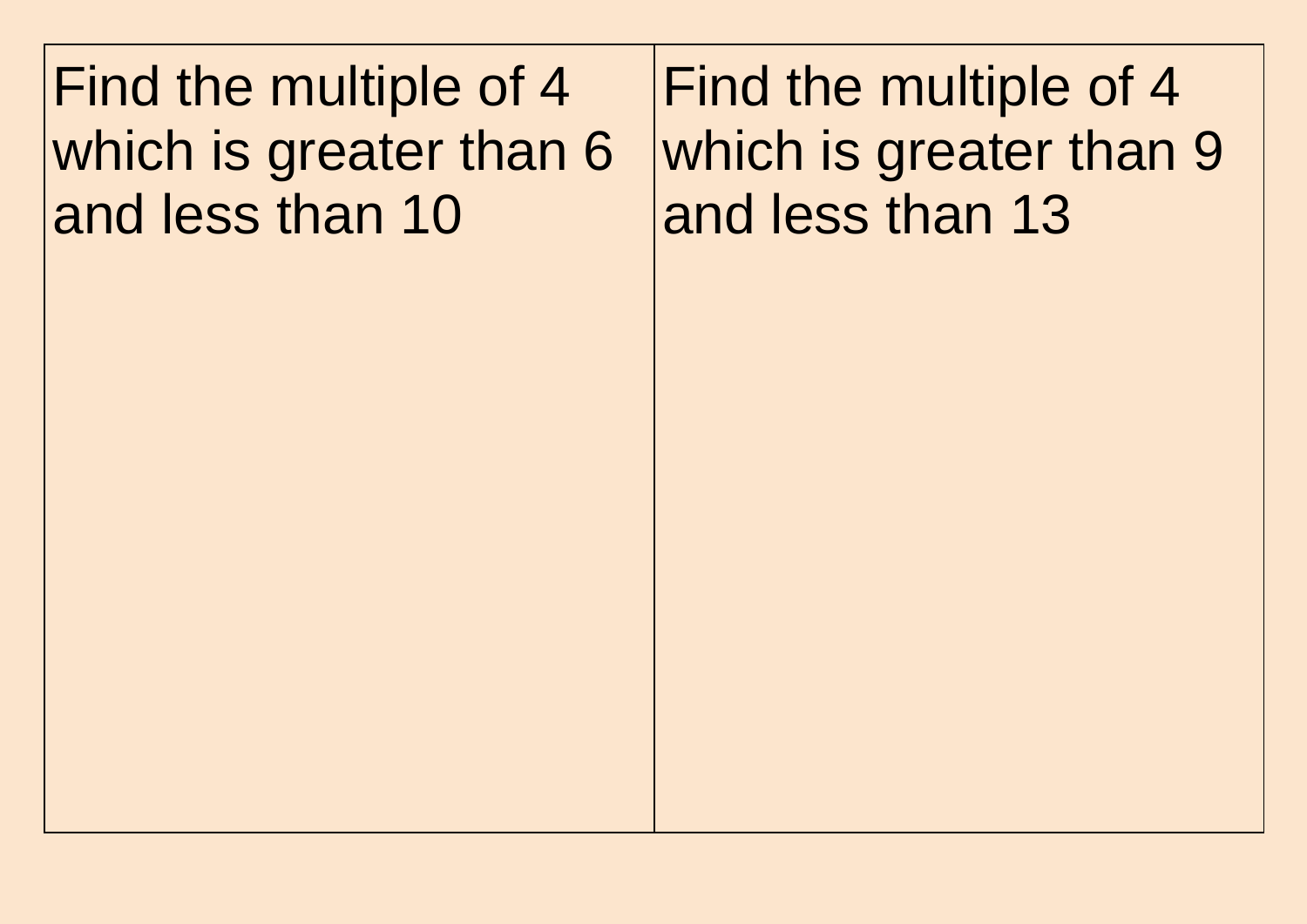Find the multiple of 5 which is greater than 5 and less than or equal to 10

Find the multiple of 5 which is greater than 10 and less than or equal to 15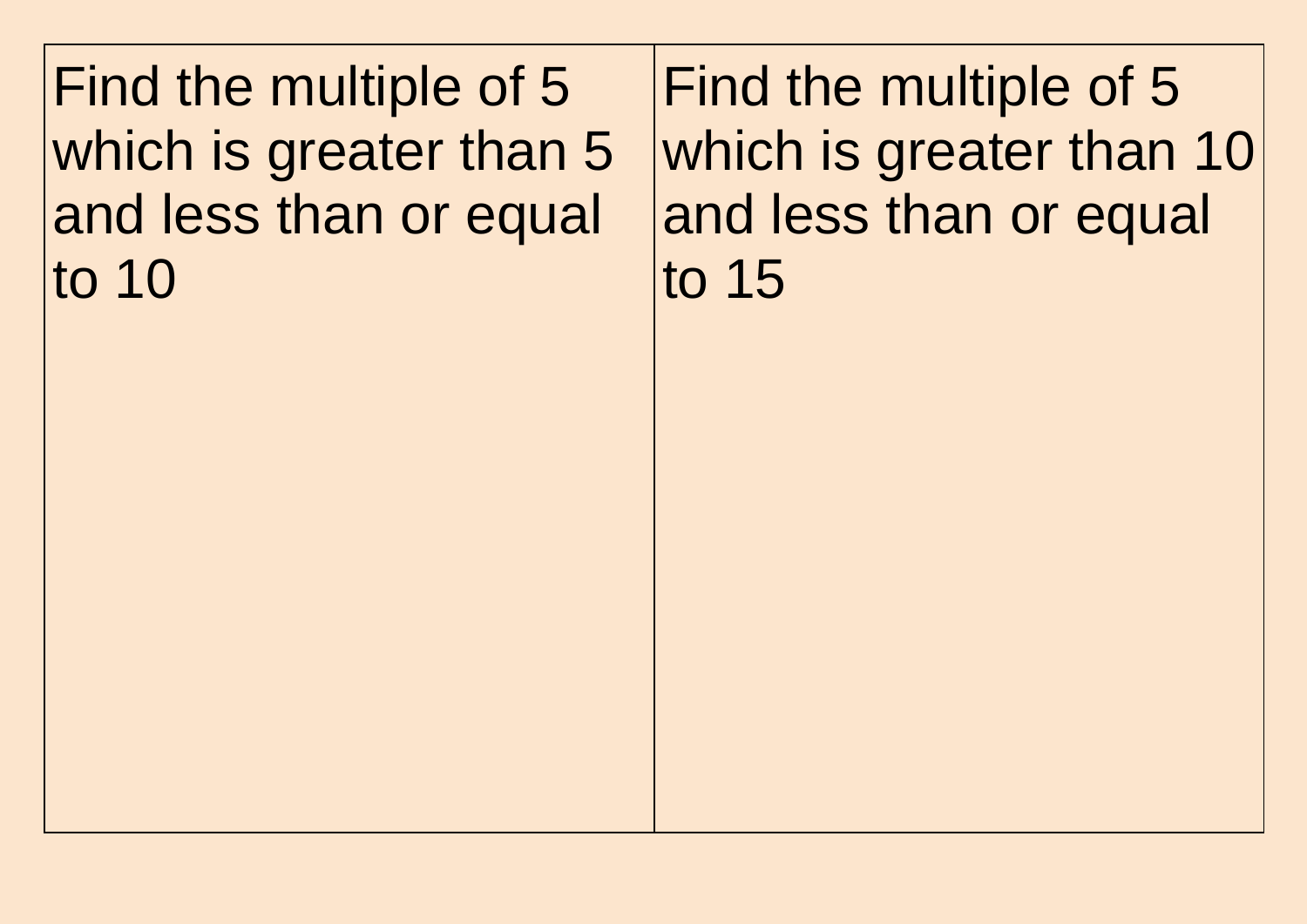| Find the highest whole | Find the lowest whole |
|------------------------|-----------------------|
| number                 | number                |
| less than 15           | greater than 15       |
| less than or equal to  | greater than or equal |
| 15                     | to 15                 |
| less than or equal to  | greater than or equal |
| 24                     | to 24                 |
|                        |                       |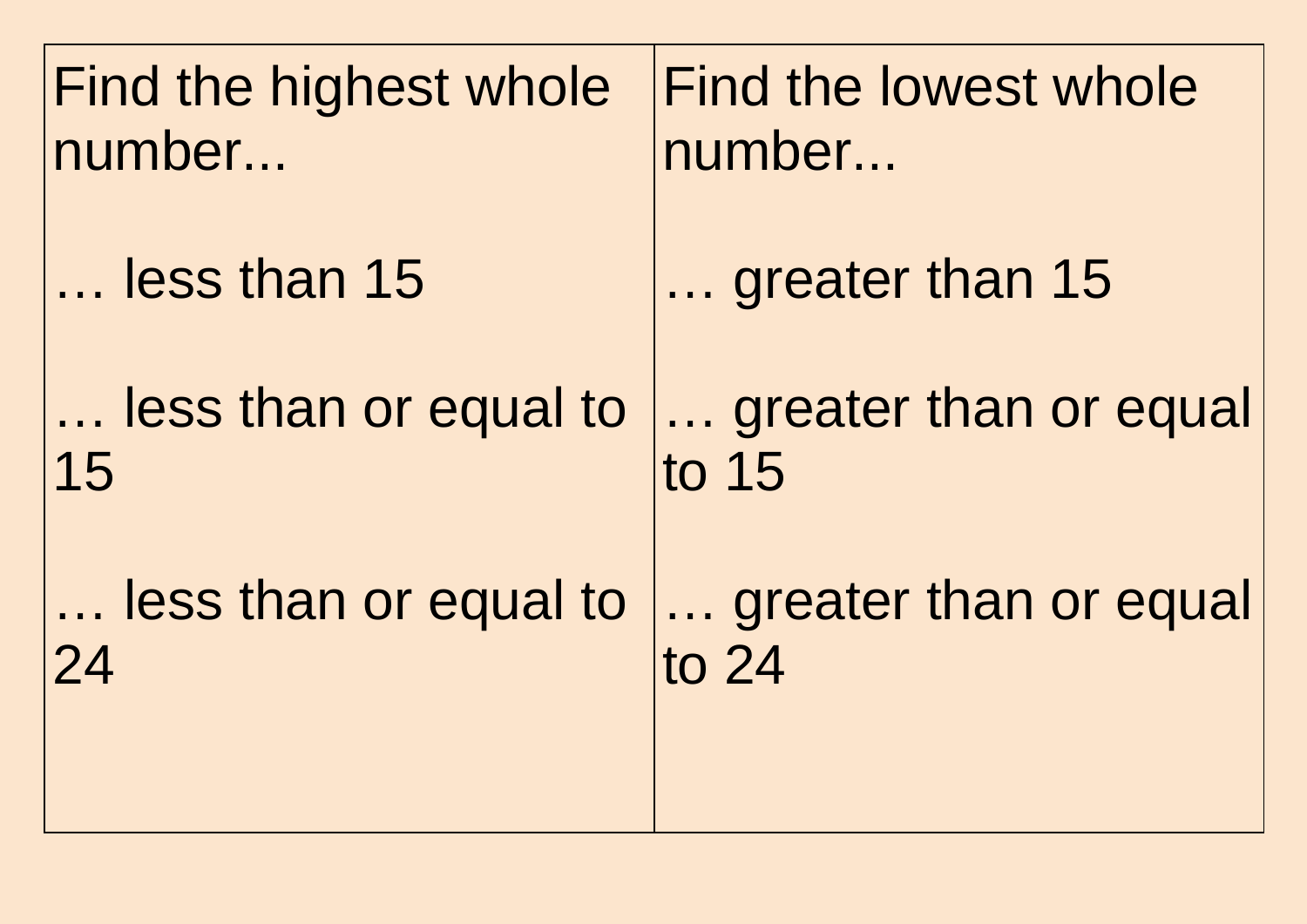| <b>Find the highest</b><br>possible value of x: | <b>Find the highest</b><br>possible value of x: |
|-------------------------------------------------|-------------------------------------------------|
| $x \leq 1$                                      | $x \leq 11$                                     |
| $x \leq 2$                                      | $x \leq 22$                                     |
| $x \leq 3$                                      | $x \leq 33$                                     |
| $x \leq 4$                                      | $x \leq 44$                                     |
| x<5                                             | $x \leq 55$                                     |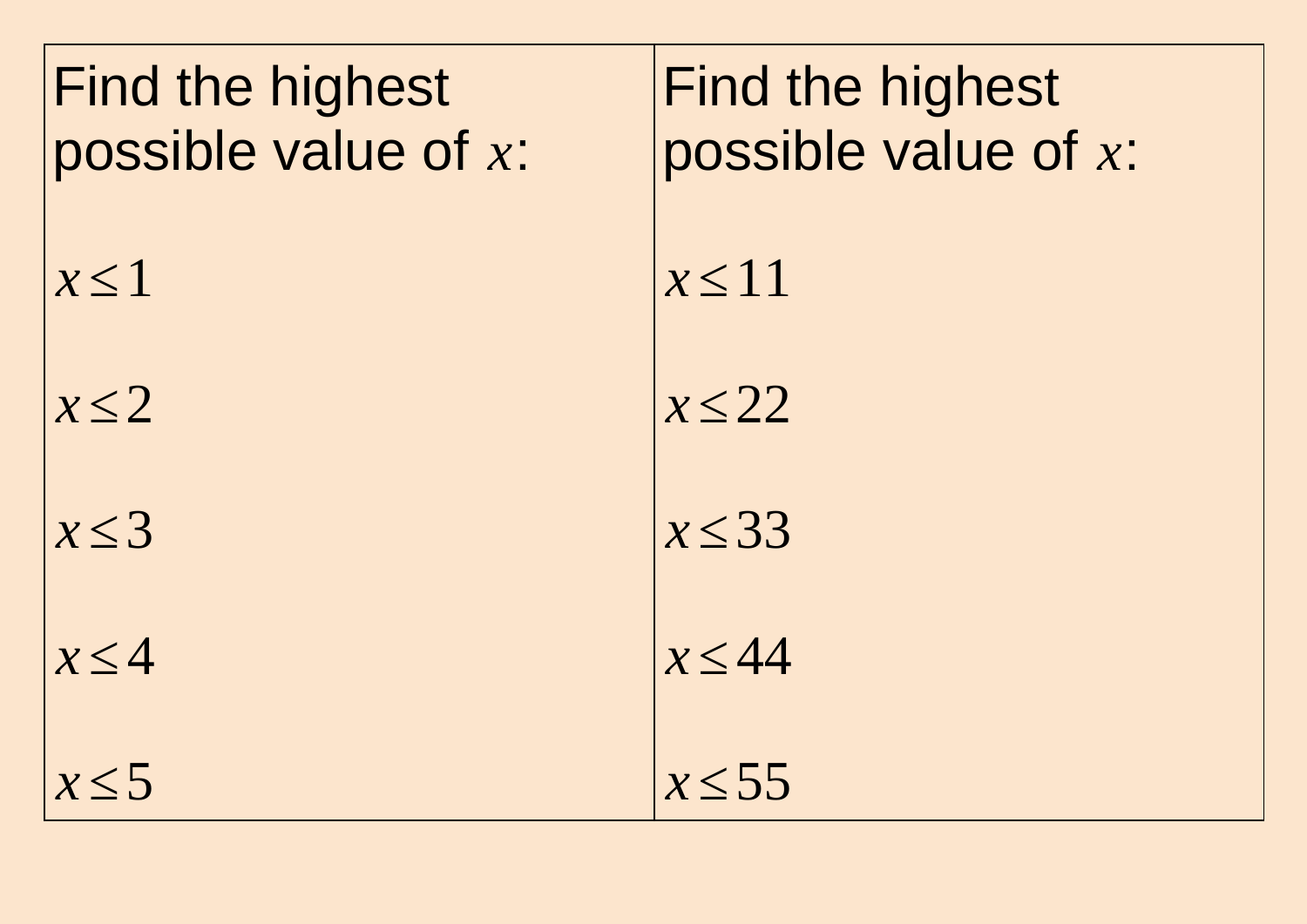| <b>Find the lowest</b><br>possible value of $x$ : |
|---------------------------------------------------|
| $x \geq 1$                                        |
| $x \geq 2$                                        |
| $x \geq 3$                                        |
| $x \geq 4$                                        |
| $x \geq 5$                                        |

Find the lowest possible value of *x*: *x ≥*11 *x ≤*12  $x \leq 13$  $x \leq 14$ *x ≤*15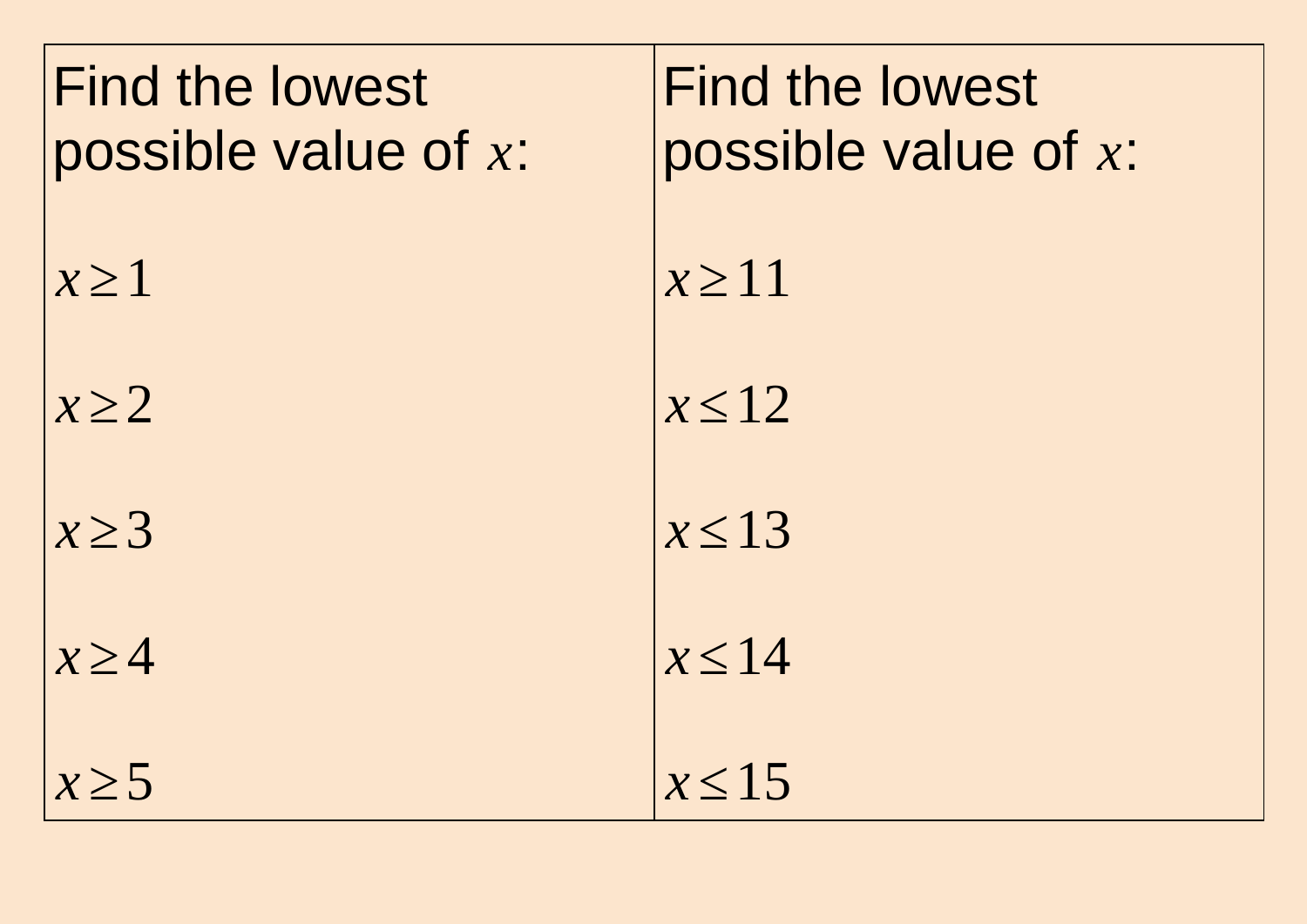## Solve the inequalities: *x*+1*≥*1  $x + 1 < 2$ Solve the inequalities: *x*+1>1 *x*+1*≤*2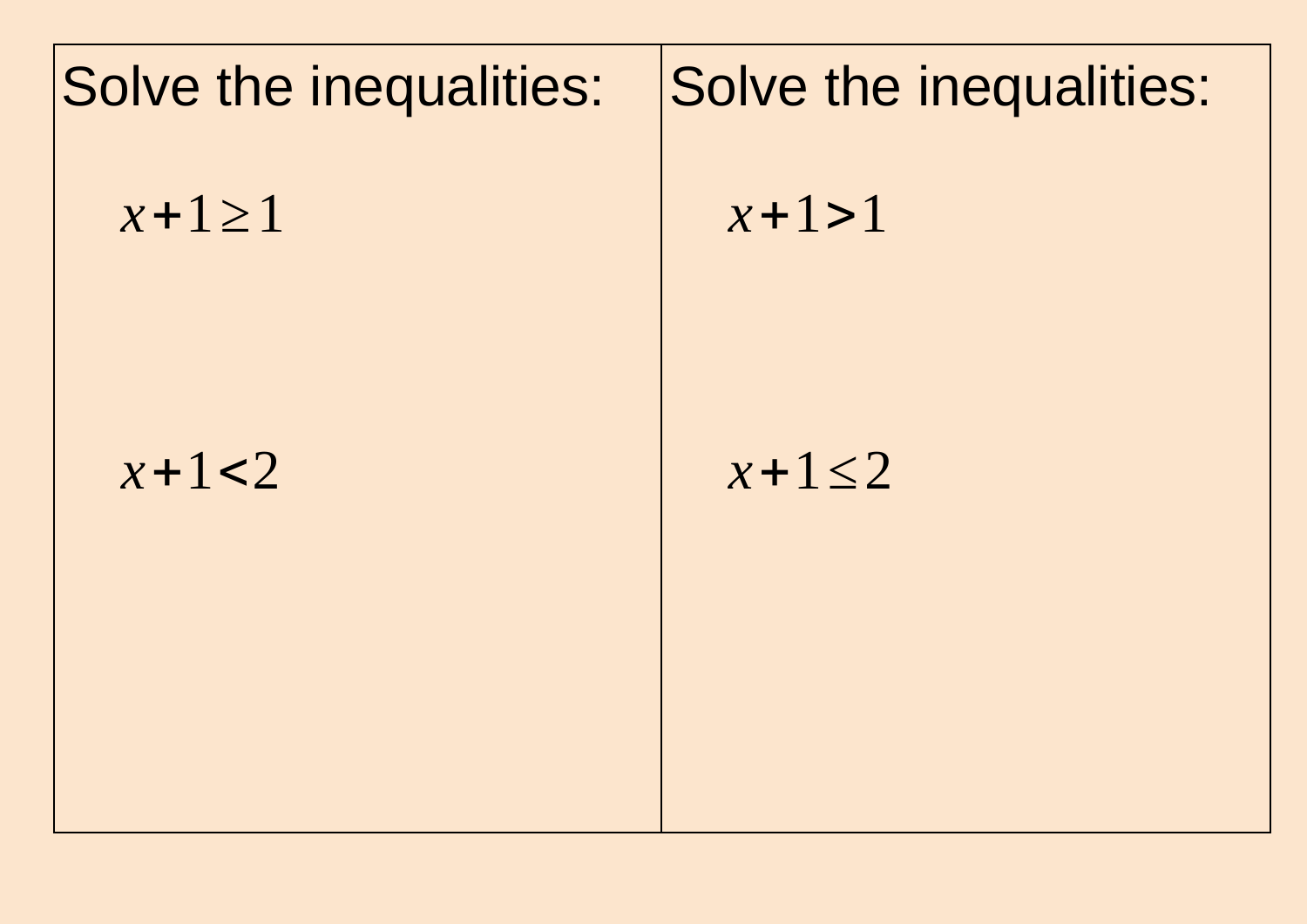## Solve the inequalities:  $2 x \ge 2$  $2x < 4$ Solve the inequalities:  $3x > 3$  $3x \leq 6$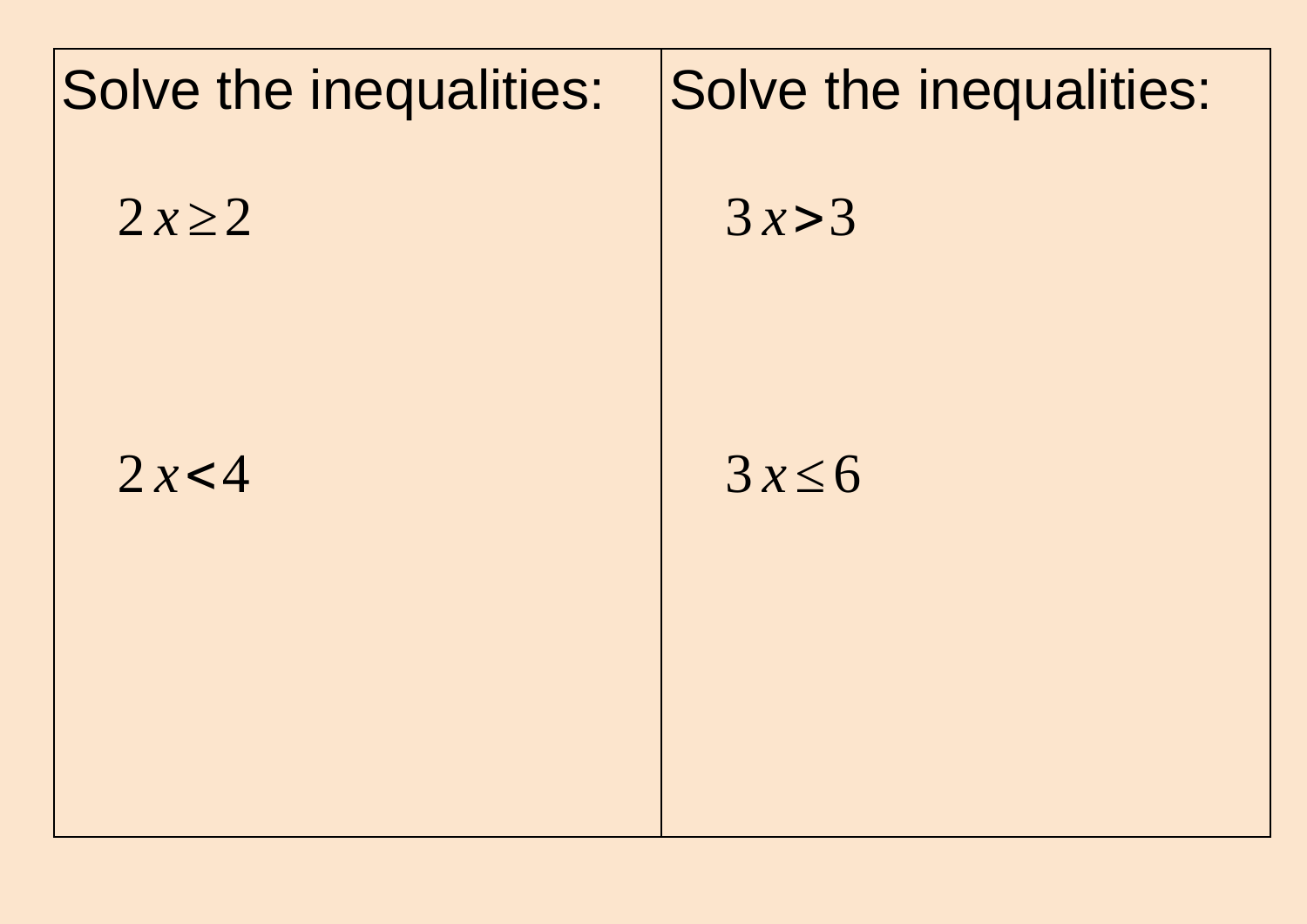| Original<br>number | <b>Rounded to</b><br>nearest 10 | <b>Rounded to</b><br>nearest 100 |
|--------------------|---------------------------------|----------------------------------|
| $\mathbf 1$        | $\bigcap$                       | $\overline{()}$                  |
| 10                 |                                 |                                  |
| 49                 |                                 |                                  |
| 50                 |                                 |                                  |
| 54                 |                                 |                                  |
| 55                 |                                 |                                  |
| 499                |                                 |                                  |
| 500                |                                 |                                  |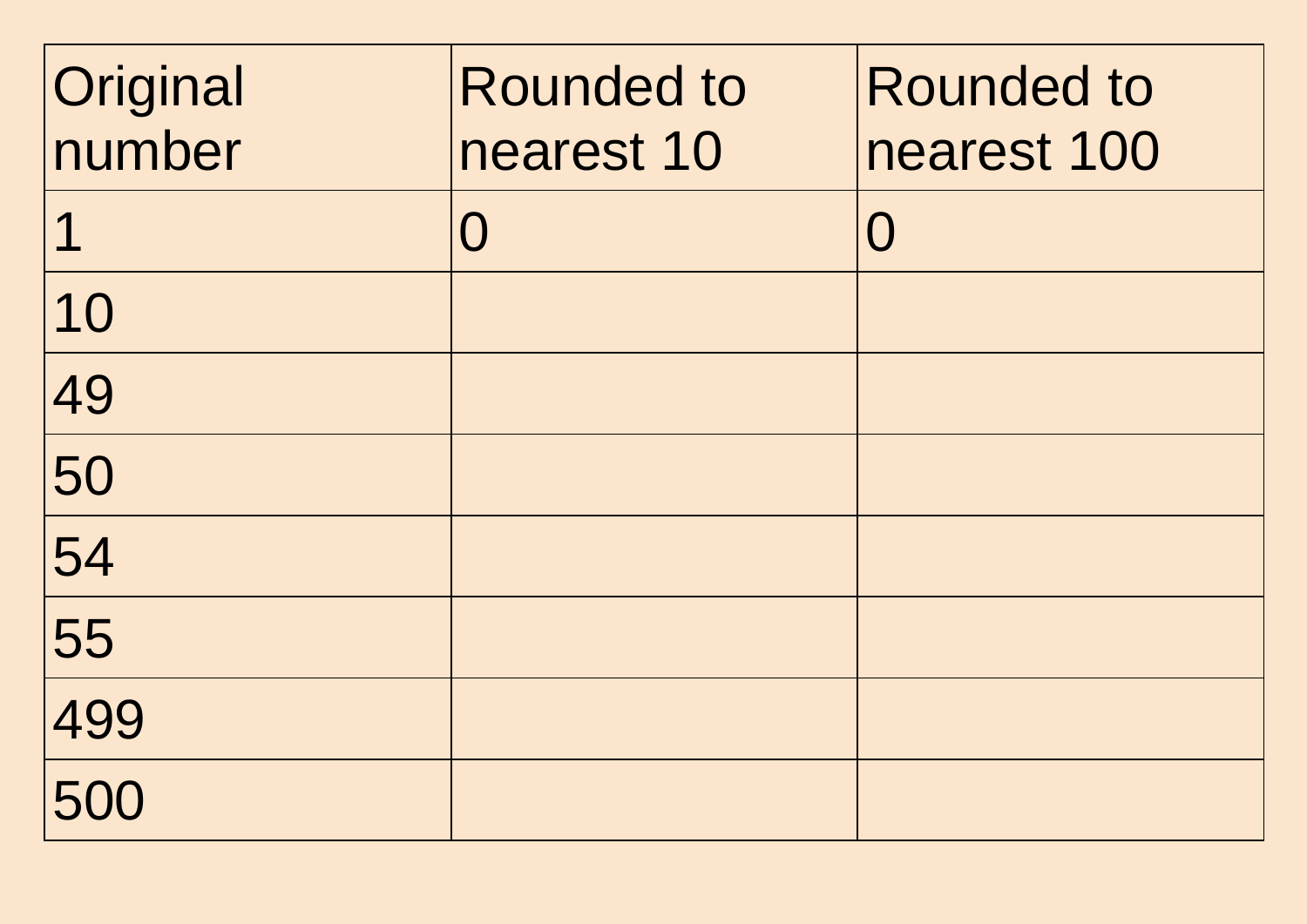| Original<br>number | <b>Rounded to</b><br>nearest 0.1 | <b>Rounded to</b><br>nearest 0.01 |
|--------------------|----------------------------------|-----------------------------------|
| $\mathbf 1$        | $\mathbf 1$                      | 1                                 |
| 0.14               |                                  |                                   |
| 0.15               |                                  |                                   |
| 1.49               |                                  |                                   |
| 1.50               |                                  |                                   |
| 3.499              |                                  |                                   |
| 3.500              |                                  |                                   |
| 4.999              |                                  |                                   |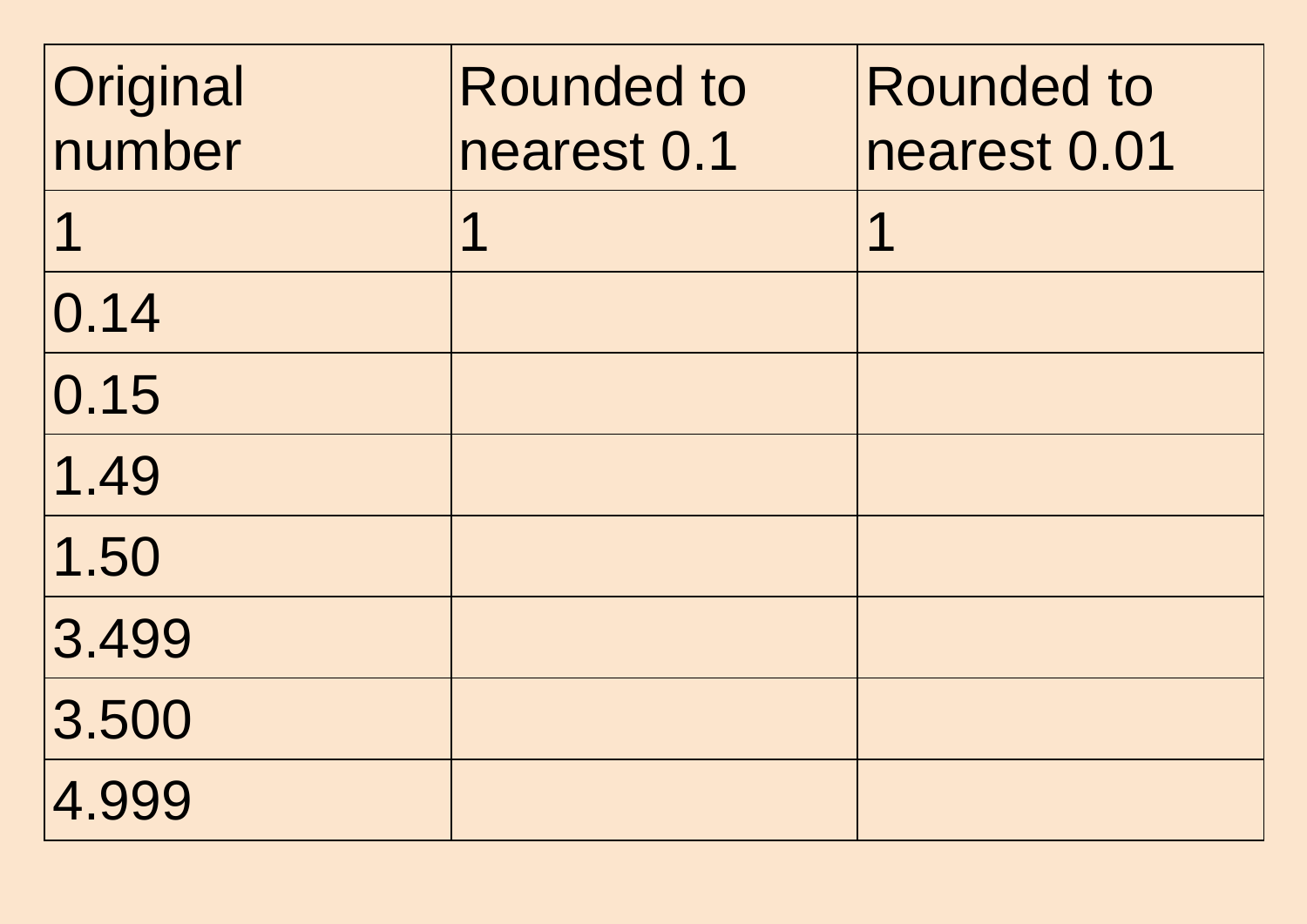A number rounded to the nearest multiple of 10 is 30. Write the error interval for the original number.

A number rounded to the nearest multiple of 10 is 40. Write the error interval for the original number.